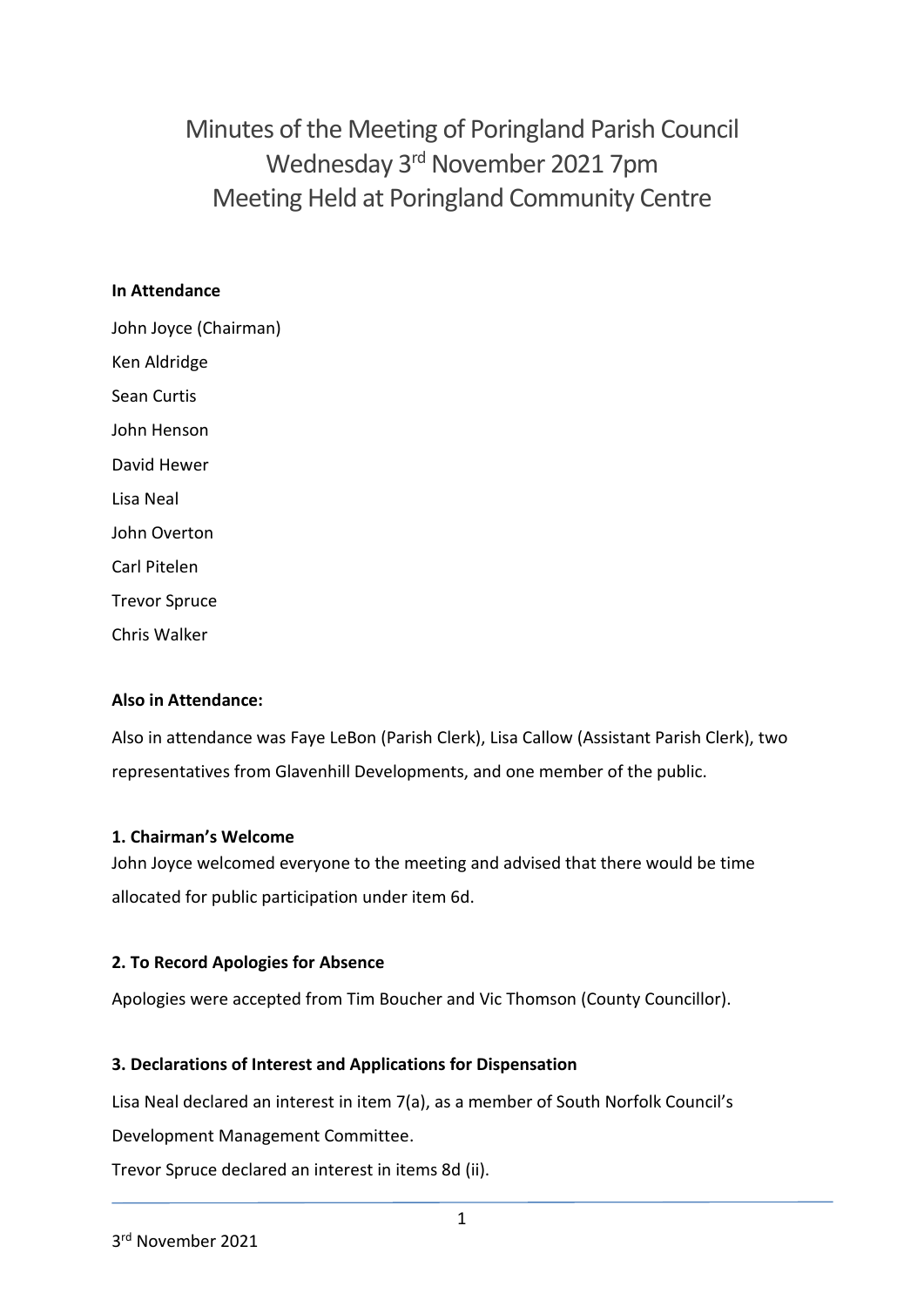## **4. To Agree Minutes of the Meeting Held on 6 th October 2021**

The minutes of the meeting held on 6<sup>th</sup> October 2021 were agreed after a proposal by David Hewer and a second by Chris Walker.

**5. Matters Arising from the Minutes of 6 th October 2021, Including the Clerk's Report** The Clerk's report had been previously circulated. It detailed:

**Extension of Gritting Route Along Rectory Lane/Upgate/Hall Road** - Norfolk County Council have agreed to amend the wording on their website, and the script for the telephone operatives, to clarify the roles and responsibilities for gritting enquiries.

**Carr Lane** - Norfolk County Council is working to create a plan of this area to determine what areas of Carr Lane are the responsibility of highways or landowner.

**Mulberry Playing Field Drainage** - The topography report was completed on 26th October, and the report to be sent to the Parish Council afterwards. Once this report has been received, contact can be made with engineers to design a scheme to alleviate the surface water.

**Parish Partnership** - The village gateway signs are now installed.

**Water Sensors.** The Clerk has met with representatives of Norfolk County Council's Innovations team onsite to discuss further requirements, both for the sensors and for the reporting. A recommendation and costs have now been received and funding is being sought.

**Graffiti Art.** The bus shelter has been cleaned and is ready for the sides to be painted on 4<sup>th</sup>/5<sup>th</sup> of November. Prices are being sought for a new noticeboard.

**Mulberry Play Area Repairs**. The urgent repairs have been completed. Prices will be sought for the non-urgent repairs for this area and Victory Avenue.

**Pond Clearance Works.** The pond clearance works at both the community centre and memorial garden have been completed.

**New Play Areas.** Norfolk Homes has sent a non-material amendment planning application to South Norfolk Council to change the design of the Area D play area. Big Sky has sent a new plan of their proposed play area, which utilises wet pour rubber and rubber mulch surfacing, which is in line with the Parish Council's request to avoid the safety mat surfacing. They have also included accessible play equipment. A request has been made for a play board which encourages sensory play, as a low cost, low space addition to the plan.

**Memorial Repair.** The stone mason has been instructed to repair the memorial, and once the invoice has been received a charge will be placed on the grave.

**Kitchen Upgrade.** Three quotes have now been received and are being analysed.

**Breakout Office.** The plans have been agreed and the architect instructed to submit the plans to South Norfolk Council.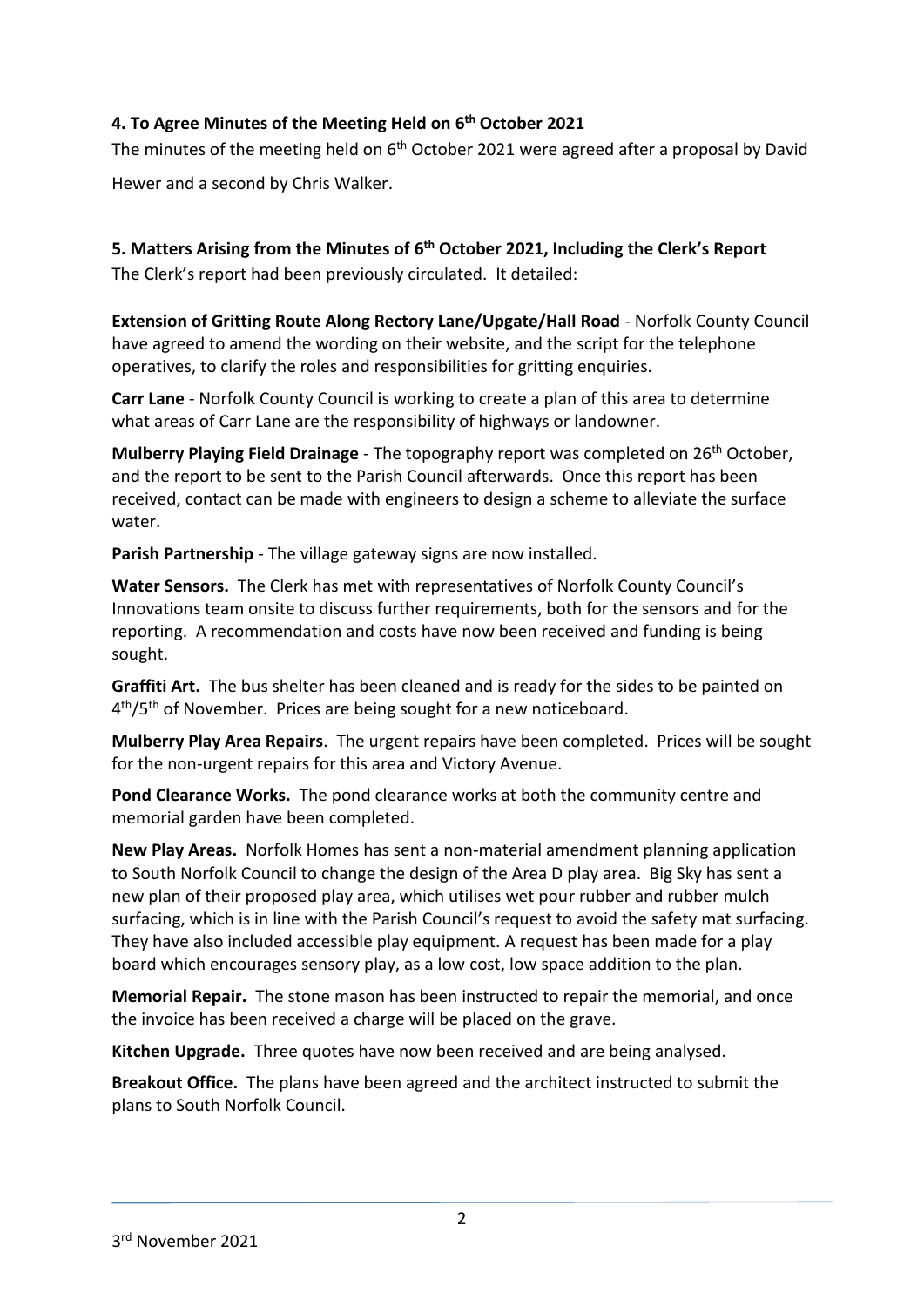**Scrubber / Drier.** This has been purchased and has made a noticeable impact on the cleaning of the community centre.

# **6. Adjournment for Public Participation, District and County Councillors, and Councillors with any Pecuniary Interests**

It was agreed that standing orders should be suspended.

a) Presentation from representatives of Glavenhill Developments regarding the site proposal for land on Caistor Lane bordering Poringland. Following the presentation and questions from Council, it was agreed that no formal comment would be made at this stage until planning documents are submitted to South Norfolk Council for consideration.

#### b) District Council Report

Lisa Neal provided an update on news from the District Council.

Nominations for Broadland District and South Norfolk Council's Business Awards are now open, to recognise and celebrate the amazing array of successful businesses in both districts. Nominations close on Monday 13<sup>th</sup> December and winners will be announced on 23<sup>rd</sup> March at an awards event at Norwich City Football Club.

A paper came before Cabinet regarding enhancements to the current Independence living scheme and Lisa Neal confirmed there are currently 16 different grants available to support people to live independently in their own homes.

An item was raised at the Cabinet under urgent business following the murder of the MP David Amiss. The local government Association has produced a counsellor's guide to intimidation with rules and guidance for counsellors dealing with the above. The scrutiny and standards committee have been asked to look at this paper and come up with a zero tolerance approach for serious allegations.

The Greater Norwich Local Plan team has received the Initial Questions Letter from the plan Inspectors. This is the standard first stage of the examination after submission, and overall does not include any surprises or major causes of concern. The letter and responses once completed will be placed on the GNLP website.

The District Council have been working hard on the budgets and delivery plans for the next two years.

3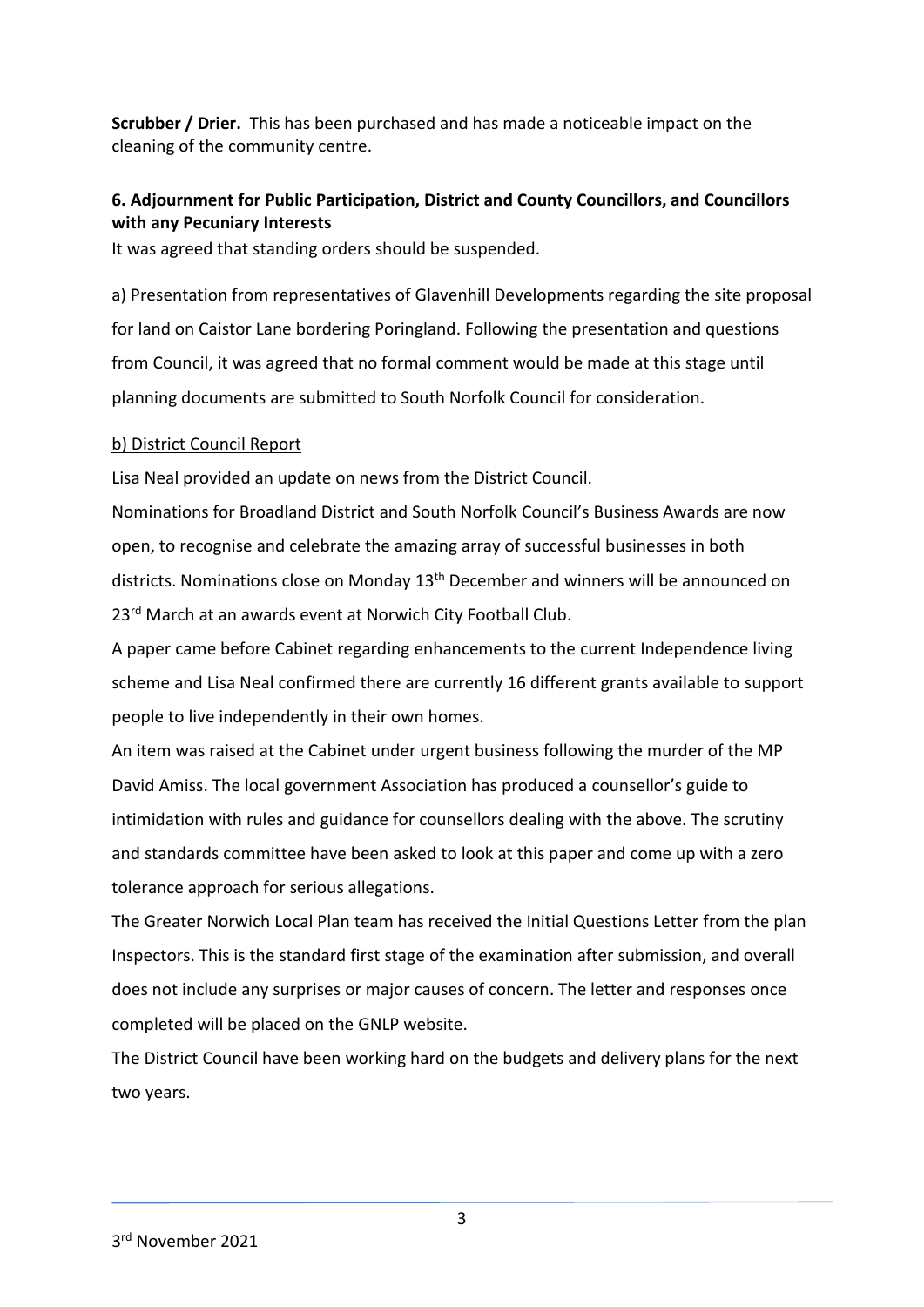### c) County Council Report

Vic Thomson gave his apologies but provided a brief report on current issues from the County Council, this was circulated to all Councillors prior to the meeting.

### d) Public Participation

A member of the public asked, via virtual attendance, if the public were now able to attend the Council meetings in person. The Chairman confirmed members of the public could attend the meetings in person or remotely using the virtual link provided by the Clerk.

*Standing orders were reinstated.* 

*Lisa Neal withdrew from the meeting.* 

## **7. Planning**

#### a. To Consider Applications Received

# *i) 2021/2281 – 15 St Andrews Close – Two storey and single storey rear extension and associated works*

It was proposed by Sean Curtis that the Parish Council object to the application on the basis that the proposed extension will be adjacent to the conservatory of no. 17 St Andrews Close blocking out the sun light and reducing residential amenity of that neighbouring property. The Council would also like consideration given to policy 14 of the Poringland Neighbourhood Plan, section J, which states that all new development within Poringland should provide adequate garden areas which reflect the nature of the occupation of the proposed dwellings to serve future residents and reflect the character of the area. The proposal was seconded by Trevor Spruce, and carried.

# *ii) 2021/2304 – 11 Norwich Road – First floor extension and ground floor to provide open plan living*

It was proposed by Trevor Spruce that there were no objections to the application, seconded by Chris Walker, and carried.

# *iii) 2021/2198 – 19 St Mary's Road – Erection of front porch to dwelling* It was proposed by Chris Walker that there were no objections to the application, seconded by David Hewer, and carried.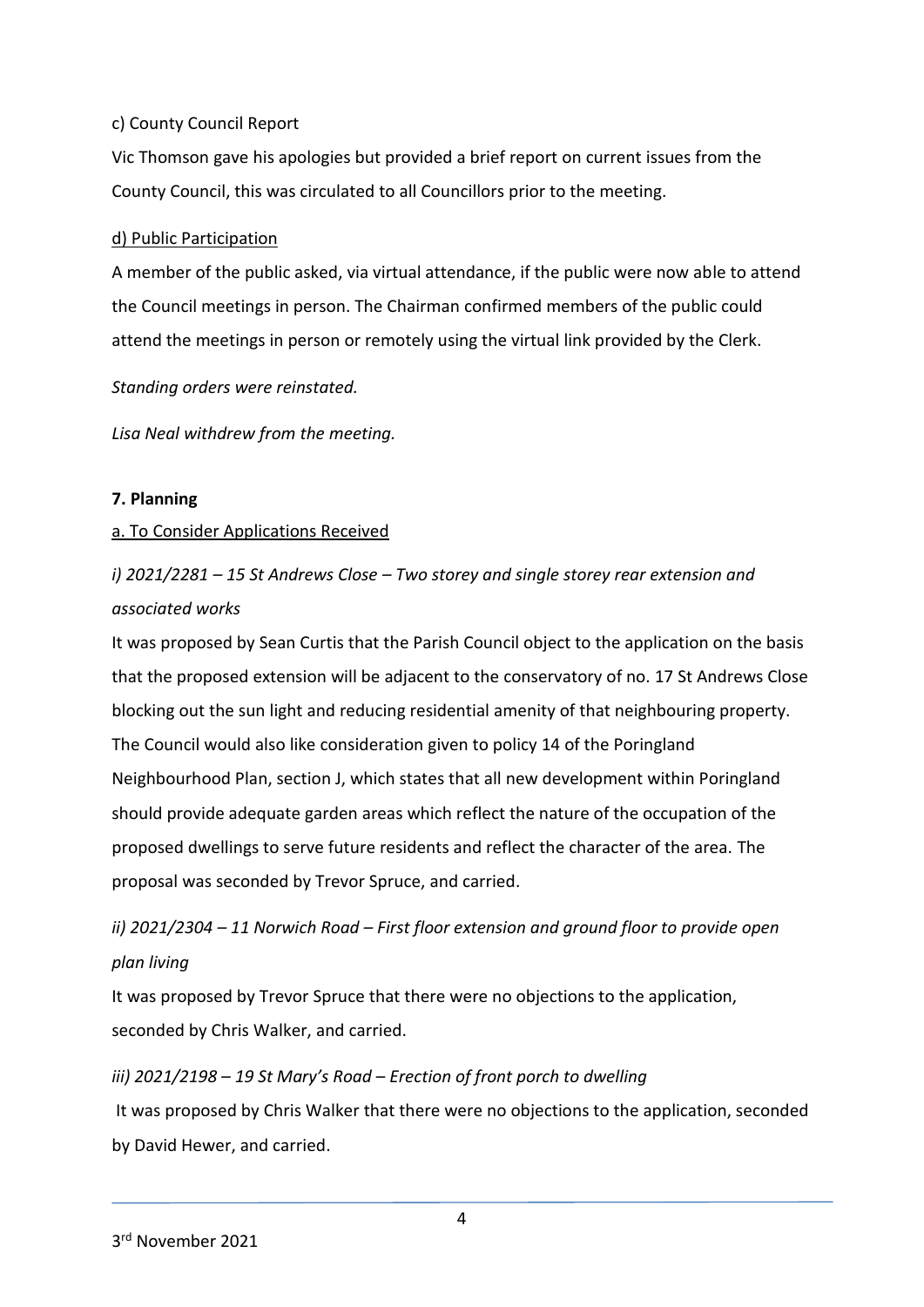## b. To Note Planning Decisions

The following decisions were noted:

## **i) Approval With Conditions**

a. 2021/2009 – Hope House, Bungay Road – Change of use from agricultural to A1/2/3 B1/8 C1/2

**ii) Refusal**

a.2021/0488 – Land to the north of Heath Loke – Erection of up to 19 dwellings with all matters reserved except for access

*Lisa Neal Re-joined the Meeting*

d. To Agree Planning Application Meeting Presentation Delegation List

The Clerk presented a new planning delegation list, it was proposed by Chris Walker, followed by a second from John Henson to accept the list.

#### **8. Finance**

a) To Receive Receipts, Payments and Bank Reconciliation for September 2021

The receipts, payments and bank reconciliation for September 2021 were noted by council.

#### b) To Receive Q2 Budget Monitor

The Q2 Budget Monitor was presented, and noted by council.

#### c) To Agree Donation for RBL for Poppy Wreath

The Council agreed to donate £100 to the Poppy Wreath appeal, proposed by Trevor Spruce, seconded by Ken Aldridge, and carried.

#### d) Accounts for Payment

#### *i) To Agree Accounts for Payment*

The following payments were agreed after a proposal by Chris Walker and a second from David Hewer.

| Payee                                                               | <b>Description</b> | Amount     |
|---------------------------------------------------------------------|--------------------|------------|
| Staff Salaries and other Contractual Employment Payments (including |                    | £11,820.23 |
| payments to HMRC and Pension Funds)                                 |                    |            |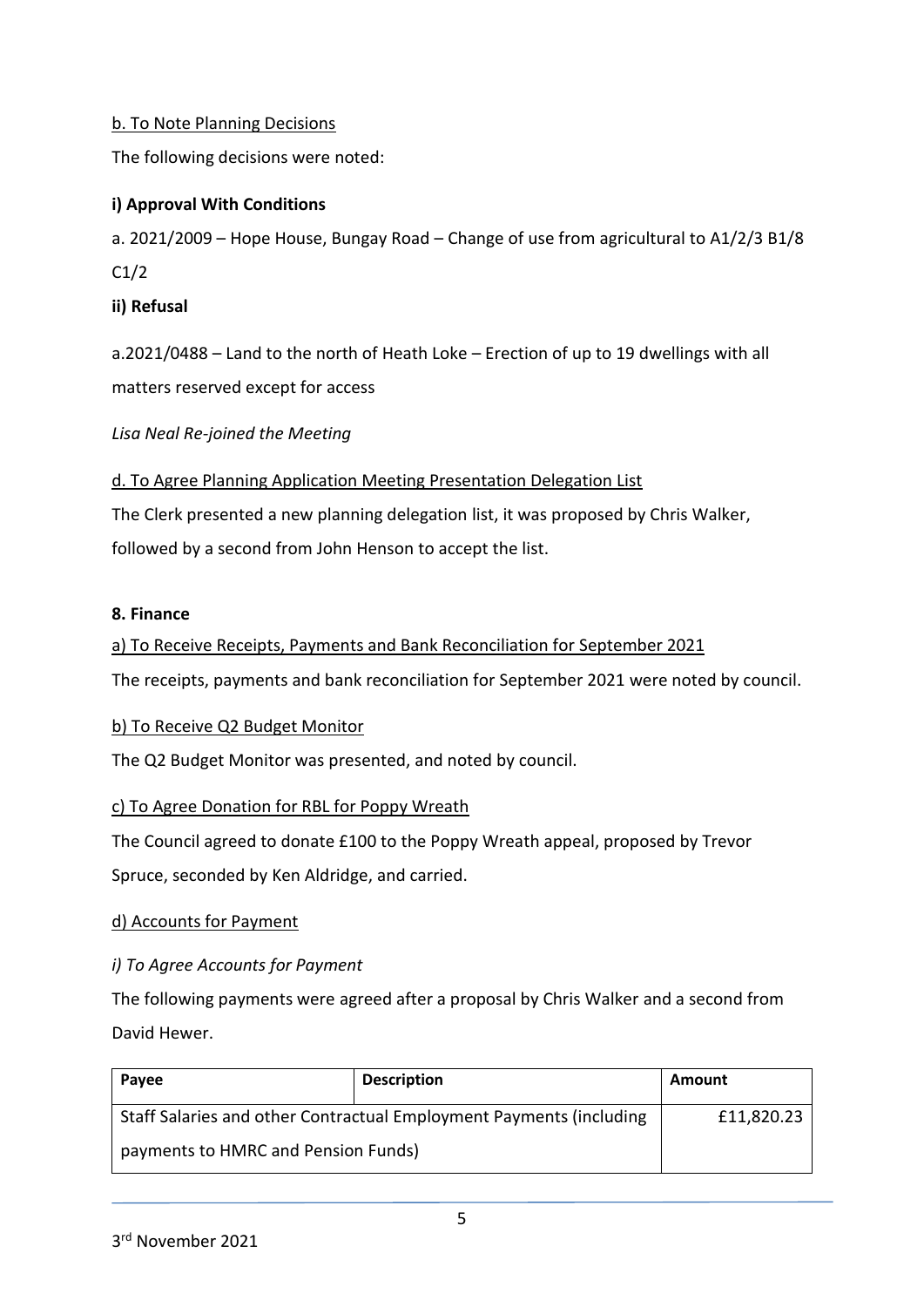| Payee                        | <b>Description</b>                       | <b>Amount</b> |
|------------------------------|------------------------------------------|---------------|
| Viking                       | Stationery                               | £147.87       |
| Zurich                       | Insurance (fireworks)                    | £546.00       |
| ВT                           | Landline, Broadband & Mobiles            | £199.52       |
| Info. Commissioner's Office  | DP Subscription                          | £40.00        |
| <b>Norfolk ALC</b>           | <b>Cllr Training</b>                     | £72.00        |
| <b>Norfolk Copiers</b>       | Quarterly Hire of Printer                | £172.76       |
| <b>RG Carter</b>             | Roof / window repairs                    | £738.00       |
| <b>Production Bureau</b>     | <b>Hybrid Meeting Equipment</b>          | £2,971.48     |
| <b>Amazon for Business</b>   | Various                                  | 641.28        |
| <b>Hugh Crane</b>            | Capital - scrubber drier                 | £1,501.50     |
| <b>Hugh Crane</b>            | <b>Cleaning Consumables</b>              | £288.20       |
| <b>Yare Shipping</b>         | Café Consumables                         | £351.62       |
| <b>Cooks Blinds</b>          | Service Roller Shutter Doors             | £328.80       |
| <b>ESPO</b>                  | <b>Community Centre Gas</b>              | £54.92        |
| <b>Total Gas &amp; Power</b> | Heat & Light                             | £776.09       |
| Norwich City Council         | <b>Community Centre Pond Maintenance</b> | £648.00       |
| Veolia                       | <b>Waste Removal</b>                     | £103.91       |
| <b>Danny McGuinness</b>      | Purchase of Storage Trunk                | £10.00        |
| <b>Barlett Signs</b>         | <b>General Costs - CCTV Signs</b>        | £112.80       |
| <b>Eastern Play Services</b> | Mulberry Close Play Equipment            | £1,260.26     |
| FH Brundle                   | Mulberry Close Play Equipment            | £655.20       |
| <b>S Raney Tree Services</b> | Carr Lane                                | £350.00       |
| <b>NAME WITHHELD</b>         | <b>Return of Damage Deposit</b>          | £25.50        |
| <b>Broadland Toilet Hire</b> | <b>Firework Event</b>                    | £648.00       |
| Norse                        | Office Equipment                         | £14.40        |
| <b>Nisbets</b>               | Café Consumables                         | £126.27       |
| <b>Danny McGuinness</b>      | <b>General Maintenance</b>               | £6.08         |
| Vortex                       | <b>Grounds Maintenance</b>               | £557.01       |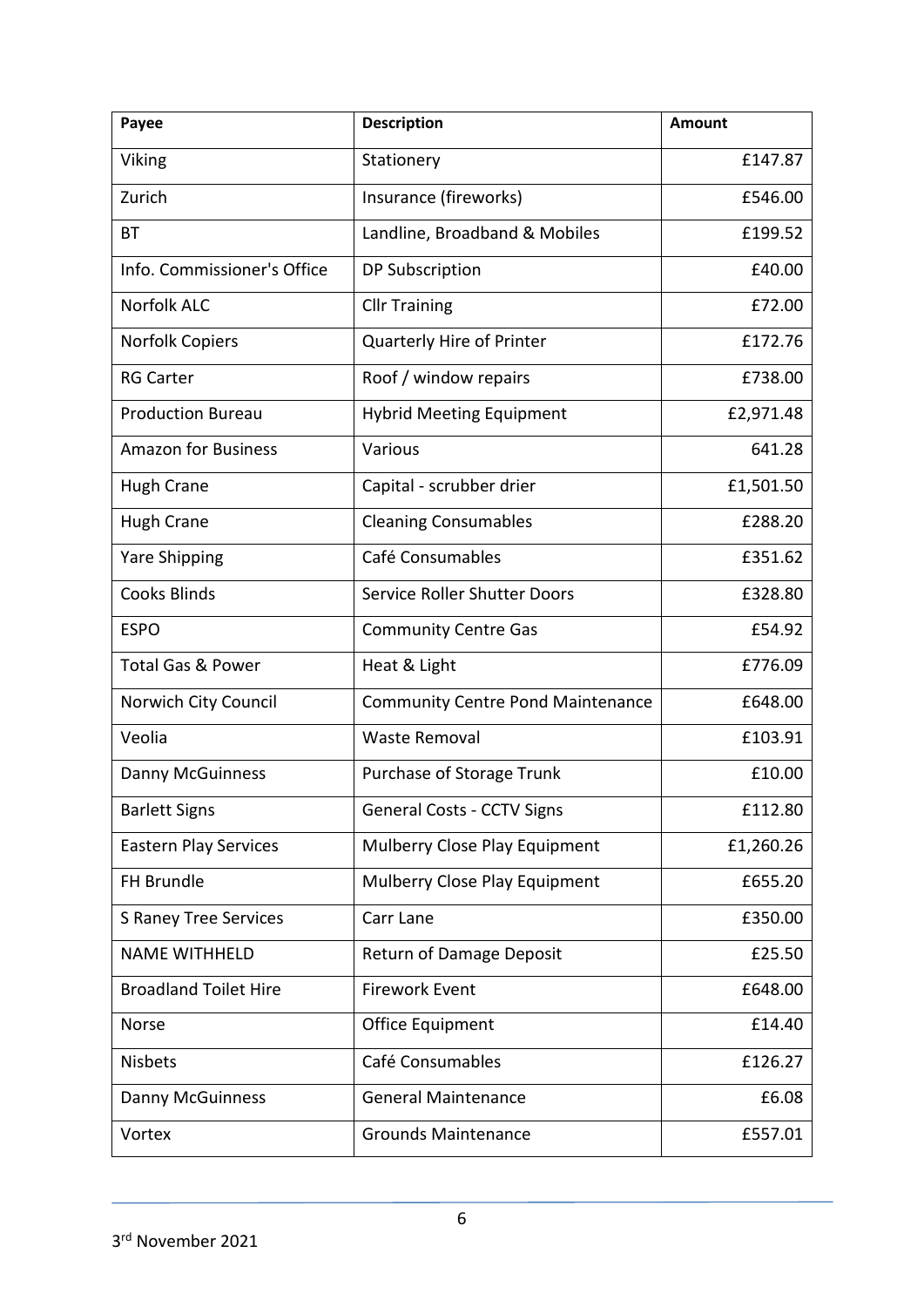| Payee                     | <b>Description</b>         | Amount     |
|---------------------------|----------------------------|------------|
| Garden Guardian           | Grounds Maintenance (Oct)  | £938.11    |
| <b>Skylit Protechnics</b> | <b>Firework Event</b>      | £2,700.00  |
| Print My Tickets          | <b>Firework Event</b>      | £97.00     |
| Unity Multipay            | <b>Grounds Maintenance</b> | £1,643.22  |
| Petty Cash                | Café Stock and Maintenance | £68.96     |
| Barclaycard               | Various                    | £17.90     |
|                           | <b>TOTAL</b>               | £30,632.89 |

*ii) To Agree Accounts for Payment (Councillors with Pecuniary Interests)*

Chris Walker proposed that the following accounts should be paid, seconded by David Hewer and carried.

| Payee             | <b>Description</b>         | Amount  |
|-------------------|----------------------------|---------|
| Spruce Landscapes | <b>Grounds Maintenance</b> | £799.20 |
|                   | <b>TOTAL</b>               | £799.20 |

## **9. To Consider Recommendations from Advisory Groups**

#### a) Playing Fields Trust

The Trust met on Wednesday 20<sup>th</sup> October 2021. It was agreed that the license with the football club could be improved and a meeting arranged between representatives of the Parish Council and the football club to discuss further.

A drainage and asbestos survey of the building should be arranged and paid for by The Trust. Prices are also to be obtained for various renovation works and match funding grants sought, with the match funded part to be paid for by the Trust as part of the Covid grant received. This was proposed by John Overton and seconded by Trevor Spruce.

#### b) Community Land Project

The Community Land Project Working Group met on 27<sup>th</sup> October 2021 and the following was agreed: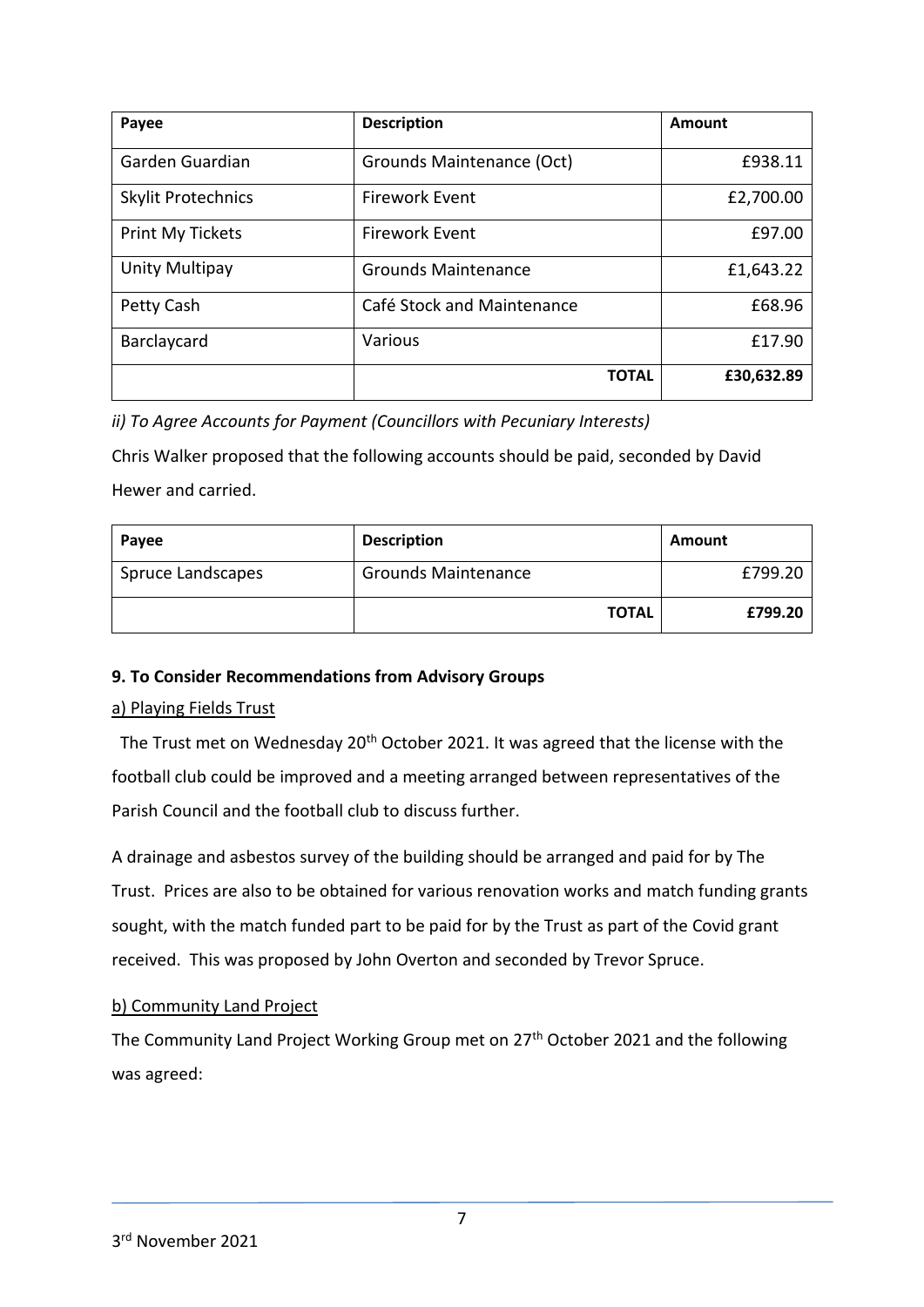- 1) To award the contract to change the main entrance gates to Prestige Fencing at a price of £2,320.68. There is a balance left in the £3,000 budget which will be spent on the required groundworks.
- 2) The Invitation to tender document was agreed, and to be promoted on the Contracts Finder website. The response date for the tender will be 13<sup>th</sup> December, with a shortlist and interviews in January.
- 3) During the heavy rain on the 19th and 20th October, the culvert on the land blocked. Whilst the blockage has now been cleared (concrete in the pipe), questions have been raised about the size of the pipe in the culvert which is currently a 9-inch pipe, whereas the pipe where the water enters the site is much larger. It was agreed to fence off this area and monitor it for any future blockages.

The recommendations were proposed by John Joyce, seconded by David Hewer, and carried.

## c) To receive update on Fireworks Event

It has been agreed to limit firework night to 2,000 persons on site and it is anticipated to hit this target for sales by mid-week before the event. The stalls have now been arranged, and the event management plan and the risk assessments sent to South Norfolk Council for distribution to the emergency services.

## **10. To Consider Application for Signage Under Parish Partnership**

After extensive discussion the Parish Council agreed to put together a detailed proposal for additional speed calming signage. If a successful application were made the costs would be split 50/50 between the Parish Partnership programme and the Parish Council. Four locations were agreed as follows:

- Shotesham Road flashing 20mph speed roundel costing  $E4,149 + E2,000$ commuted sum
- Norwich Road prior to the Bennetts Home development 30mph flashing sign costing £2,590.50 + £2,000 commuted sum
- Upgate, approaching Rectory Road 'Right Turn' flashing warning sign costing £5,172 + £2,000 commuted sum
- Rectory Road, approaching Upgate 'Left Turn' flashing warning sign costing £5,172 + £2,000 commuted sum
- £250 data collection unit

This totals £25,333.50 with a proposed cost to the Council of £12,666.75, proposed by Lisa Neal, seconded by John Overton, and carried.